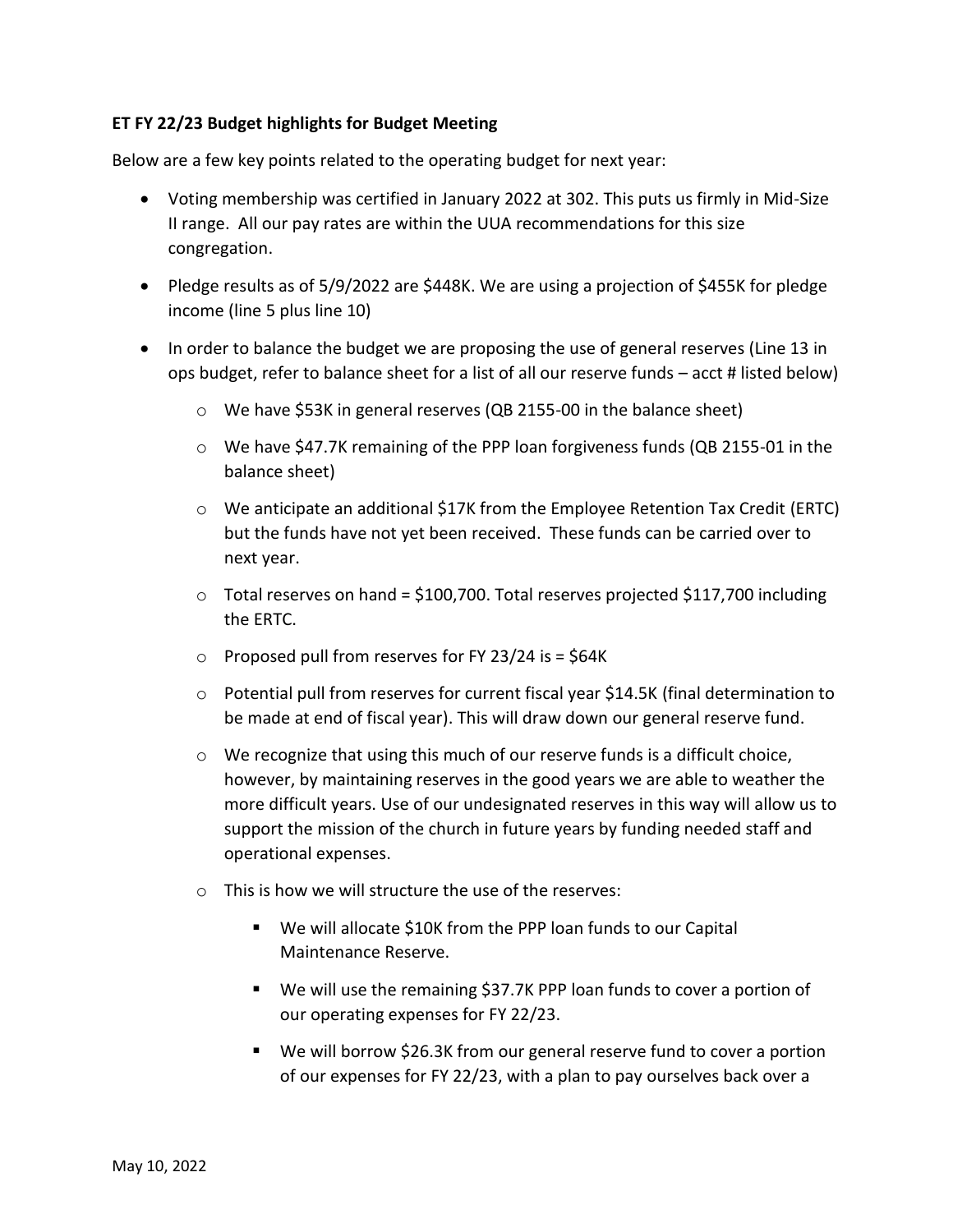period of 5 years, starting in FY 23/24. This will add a loan payment expense of \$5,260 per year to the operating budget.

- The Service Auction is essential for additional funding so we have plans to hold the auction in the fall of 2022.
- Rental income is funded based on pre-pandemic levels plus our existing parking lot rentals. Although we are hoping to increase building rentals this year, we do not know what to expect both in terms of new renters and in terms of potential pandemic impacts next winter to building use.
- We are proposing a 1.75% across the board salary rate increase for all staff, including the minister. We wish we could do more but we are constrained by income.
	- $\circ$  UUA is recommending minimum of 3% increases for most positions, with a recommendation for 4% for support and admin positions.
	- o COLA inc for Jan 2022 is 5.9%.
	- o ET is recommending that we keep our current staff structure, including AV Tech and CYRE guide as permanent positions.
	- $\circ$  Most of our positions are part time. Our minister and business manager are full time, remaining positions are less than 40 hours per week. Our total FTE (full time equivalent) staffing is 6.5FTE. We have 12 employees total.
- Health insurance increased by 10% in July 2021 and again in January 2022 by 6%. We are estimating a 5.3% increase based on a 5 year average of increases for the second half of FY 22/23, from January 2023-June 2023.
- FY 22/23 keeps us under the 70% rule (board policy requires that we keep staff related expenses under 70%).
	- $\circ$  Multi-platform worship adds a new category of paid staff support (AV Tech) that we did not need in the pre-pandemic world.
	- o Personnel costs in general have been increasing quickly while our income is flat or trending downward.
- In order to balance the budget we have eliminated the cleaning contractor in FY 2022-2023.
	- o We are terminating our contract with the cleaning contractor effective 4/31/2022.